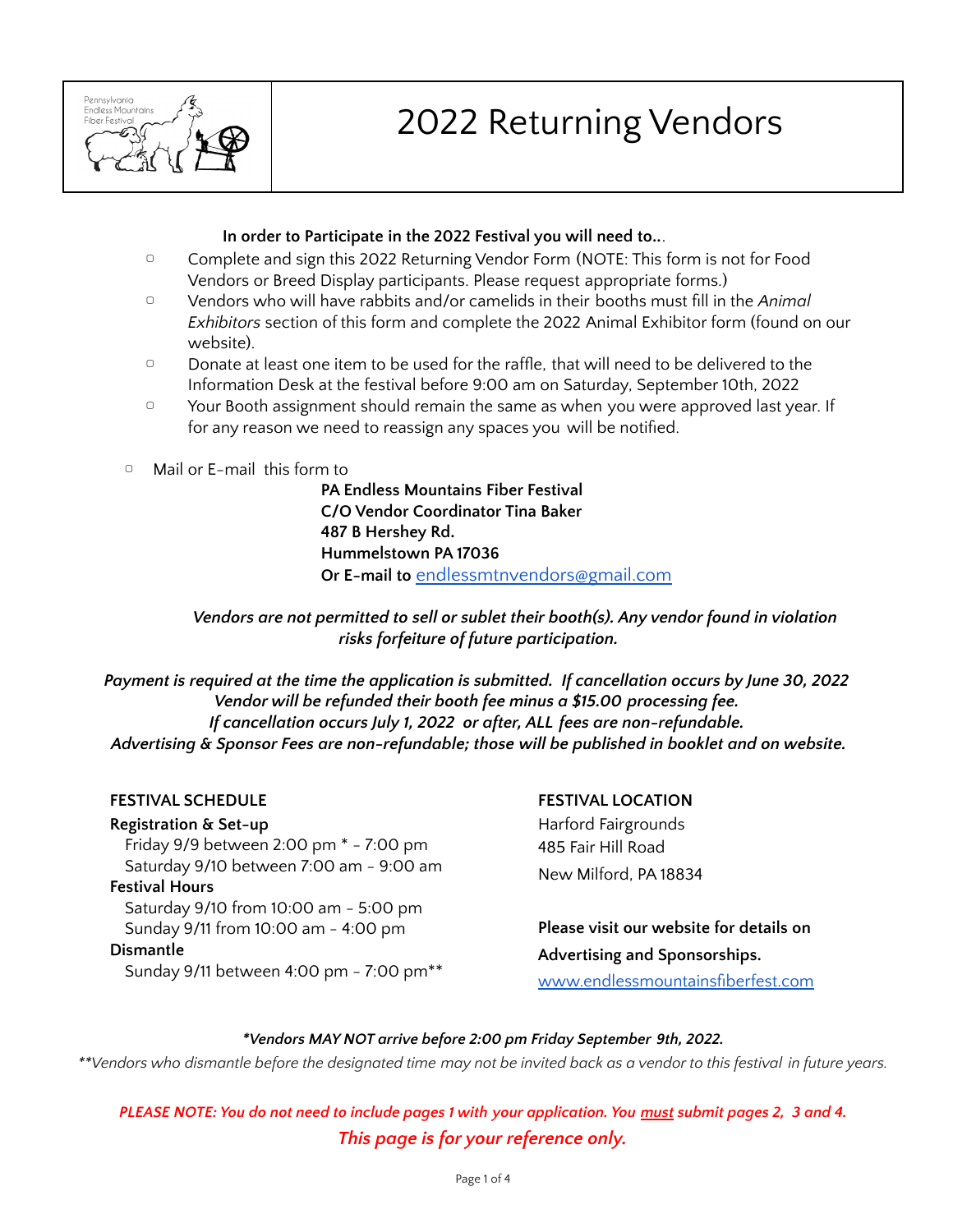# **Vendor Booth Space Specifications**

| Area                       | Space Number(s) | <b>Size</b>     | Price per Space |
|----------------------------|-----------------|-----------------|-----------------|
| Main Cattle Barn           | $1 - 56$        | $13 \times 9$   | \$65.00         |
| <b>Far End Cattle Barn</b> | 57, 60, 61      | $10 \times 7$   | \$43.00         |
| <b>Far End Cattle Barn</b> | 58, 62          | $14 \times 7$   | \$56.00         |
| Far End Cattle Barn        | 59, 63          | $14 \times 6.5$ | \$53.00         |
| <b>Far End Cattle Barn</b> | 64              | $10 \times 9$   | \$52.00         |
| Far End Cattle Barn        | 65              | $12 \times 10$  | \$66.00         |
| Far End Cattle Barn        | 66              | $14 \times 12$  | \$89.00         |
| Sheep Barn                 | $SB 1 - 14$     | $10 \times 10$  | \$65.00         |

**SPACE RESERVATIONS** Your Booth assignment should remain the same as when you were approved last year. If for any reason we need to reassign any spaces you will be notified

Please contact Tina Baker via email with Vendor questions at [endlessmtnvendors@gmail.com](mailto:endlessmtnvendors@gmail.com)



**2022 RETURNING VENDOR Form September 9 - 11, 2022**

### **VENDOR CONTACT INFORMATION**

*Please fill this out so we can confirm the current information we have on file*

| <b>Business Name</b> |                        |  |
|----------------------|------------------------|--|
| <b>Contact Name</b>  |                        |  |
| Address              |                        |  |
| City, State, Zip     |                        |  |
| Phone                | Email                  |  |
| Website              |                        |  |
| Facebook             |                        |  |
| <b>Etsy</b>          | Any other social media |  |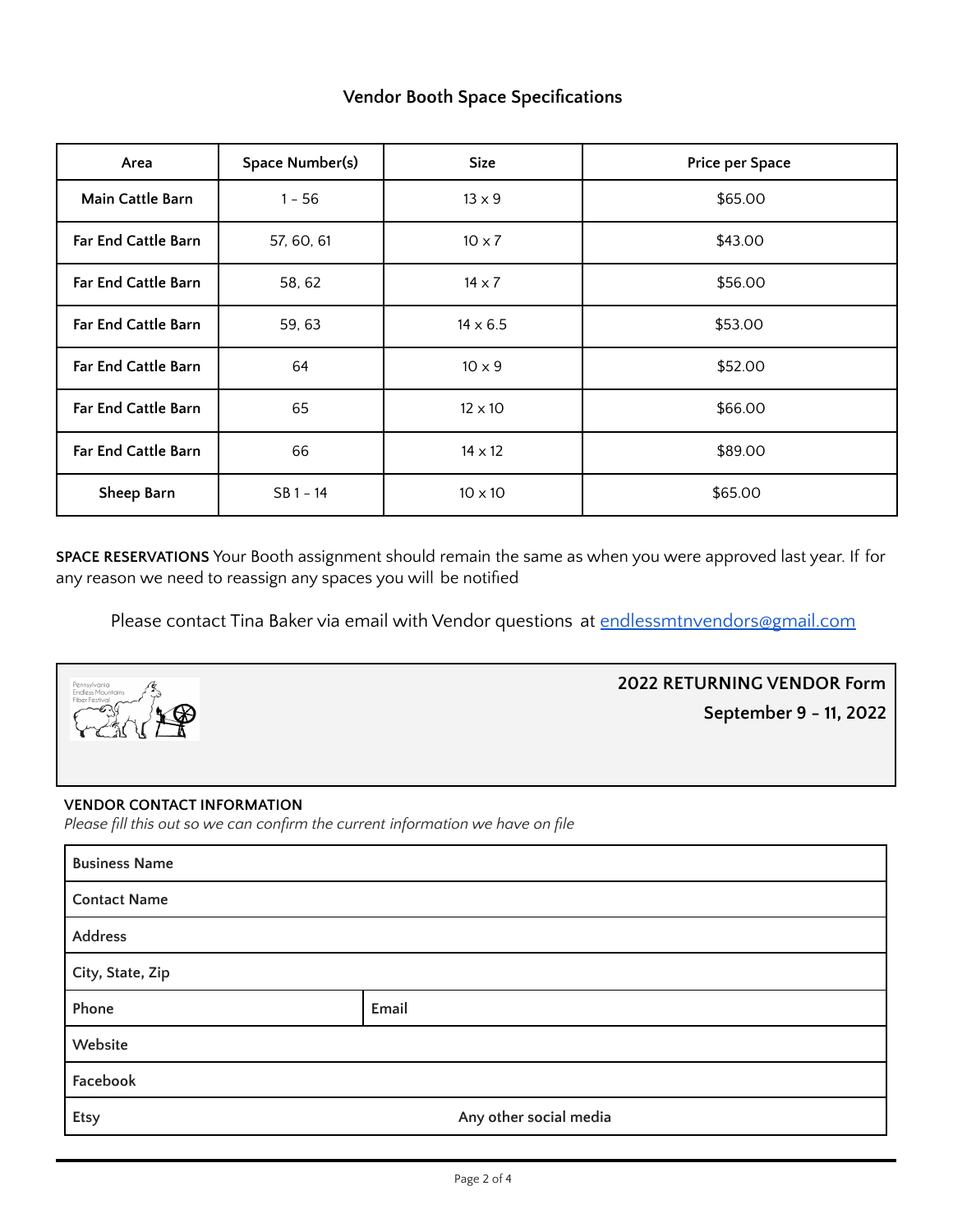PRODUCT DESCRIPTION Please check All the products that apply to your business. These items will be listed under your *business on the website*

| $\Box$                                | Mill Spun Yarns                      |                                 | <b>Spinning Supplies</b>         | Check any that apply to your business |
|---------------------------------------|--------------------------------------|---------------------------------|----------------------------------|---------------------------------------|
| $\circ$                               | Hand Spun Yarns                      | $\hfill\ensuremath{\mathsf{O}}$ | <b>Weaving Supplies</b>          | ___PA Preferred Business              |
| $\Box$                                | Commercial Yarns                     | $\hfill\ensuremath{\mathsf{O}}$ | Hand Knitting Supplies           | ___Shave 'em to Save 'em provider     |
| $\Box$                                | Roving                               | $\hfill\ensuremath{\mathsf{O}}$ | Crochet Supplies                 |                                       |
| $\Box$                                | Fleeces                              | $\circ$                         | Patterns & Books                 |                                       |
| $\Box$                                | Fiber Products Sourced from your     | $\hfill\ensuremath{\mathsf{O}}$ | <b>Machine Knitting Supplies</b> |                                       |
|                                       | Farm                                 | $\hfill\ensuremath{\mathsf{O}}$ | <b>Felting Supplies</b>          |                                       |
| $\Box$                                | Fiber Tools                          | $\hfill\ensuremath{\mathsf{O}}$ | Buttons, Beads, Shawl Pin        |                                       |
| Specify______________________________ |                                      |                                 | Specify:_______________________  |                                       |
| $\Box$                                | Finished Garments &/or               |                                 | Other                            |                                       |
|                                       | Accessories                          |                                 | Specify:______________________   |                                       |
|                                       | Specify_____________________________ |                                 |                                  |                                       |

Please write about you, your farm or business: This will be used on the website. We want your customers to know more about you. (ex. How you got started, Animals you raise, something unusual about your business… **not what you have for sale as that will be listed from the check boxes of products above**)

\_\_\_\_\_\_\_\_\_\_\_\_\_\_\_\_\_\_\_\_\_\_\_\_\_\_\_\_\_\_\_\_\_\_\_\_\_\_\_\_\_\_\_\_\_\_\_\_\_\_\_\_\_\_\_\_\_\_\_\_\_\_\_\_\_\_\_\_\_\_\_\_\_\_\_\_\_\_\_\_\_\_\_\_\_\_\_\_\_\_\_\_\_\_\_\_\_\_\_\_\_\_\_\_\_\_\_

\_\_\_\_\_\_\_\_\_\_\_\_\_\_\_\_\_\_\_\_\_\_\_\_\_\_\_\_\_\_\_\_\_\_\_\_\_\_\_\_\_\_\_\_\_\_\_\_\_\_\_\_\_\_\_\_\_\_\_\_\_\_\_\_\_\_\_\_\_\_\_\_\_\_\_\_\_\_\_\_\_\_\_\_\_\_\_\_\_\_\_\_\_\_\_\_\_\_\_\_\_\_\_\_\_\_\_\_

\_\_\_\_\_\_\_\_\_\_\_\_\_\_\_\_\_\_\_\_\_\_\_\_\_\_\_\_\_\_\_\_\_\_\_\_\_\_\_\_\_\_\_\_\_\_\_\_\_\_\_\_\_\_\_\_\_\_\_\_\_\_\_\_\_\_\_\_\_\_\_\_\_\_\_\_\_\_\_\_\_\_\_\_\_\_\_\_\_\_\_\_\_\_\_\_\_\_\_\_\_\_\_\_\_\_\_\_

\_\_\_\_\_\_\_\_\_\_\_\_\_\_\_\_\_\_\_\_\_\_\_\_\_\_\_\_\_\_\_\_\_\_\_\_\_\_\_\_\_\_\_\_\_\_\_\_\_\_\_\_\_\_\_\_\_\_\_\_\_\_\_\_\_\_\_\_\_\_\_\_\_\_\_\_\_\_\_\_\_\_\_\_\_\_\_\_\_\_\_\_\_\_\_\_\_\_\_\_\_\_\_\_\_\_\_\_

\_\_\_\_\_\_\_\_\_\_\_\_\_\_\_\_\_\_\_\_\_\_\_\_\_\_\_\_\_\_\_\_\_\_\_\_\_\_\_\_\_\_\_\_\_\_\_\_\_\_\_\_\_\_\_\_\_\_\_\_\_\_\_\_\_\_\_\_\_\_\_\_\_\_\_\_\_\_\_\_\_\_\_\_\_\_\_\_\_\_\_\_\_\_\_\_\_\_\_\_\_\_\_\_\_\_\_\_

**IN BOOTH DEMOS:** If you will be doing any type of demos in your booth during the festival weekend please note it here in a short paragraph so we may call attention to this on the website and festival booklet

If you wish to advertise or camp please fill out the following information

| Advertising If you are placing an ad in the festival booklet add fee here<br>\$25.00 Business Card (one side) - \$50.00 Half page. \$100.00 Full page.<br>\$250 Full Page + Banner (see sponsor sheet for more information) |      |  |
|-----------------------------------------------------------------------------------------------------------------------------------------------------------------------------------------------------------------------------|------|--|
| Camping Fees Only if camping at fairgrounds                                                                                                                                                                                 |      |  |
|                                                                                                                                                                                                                             | Tota |  |

### **CAMPING RESERVATIONS: Complete This Section** If you will be camping at the festival grounds

Please note that there are no amenities. Camping is for Vendors and Festival Participants ONLY on Friday and/or Saturday and there are no dogs or other pets allowed\* at the festival / campgrounds. If you aren't sure you may tell us & pay at check-in.

| <b>Number of Nights</b> | \$30.00 / night | <b>Total</b> |
|-------------------------|-----------------|--------------|
|                         |                 |              |